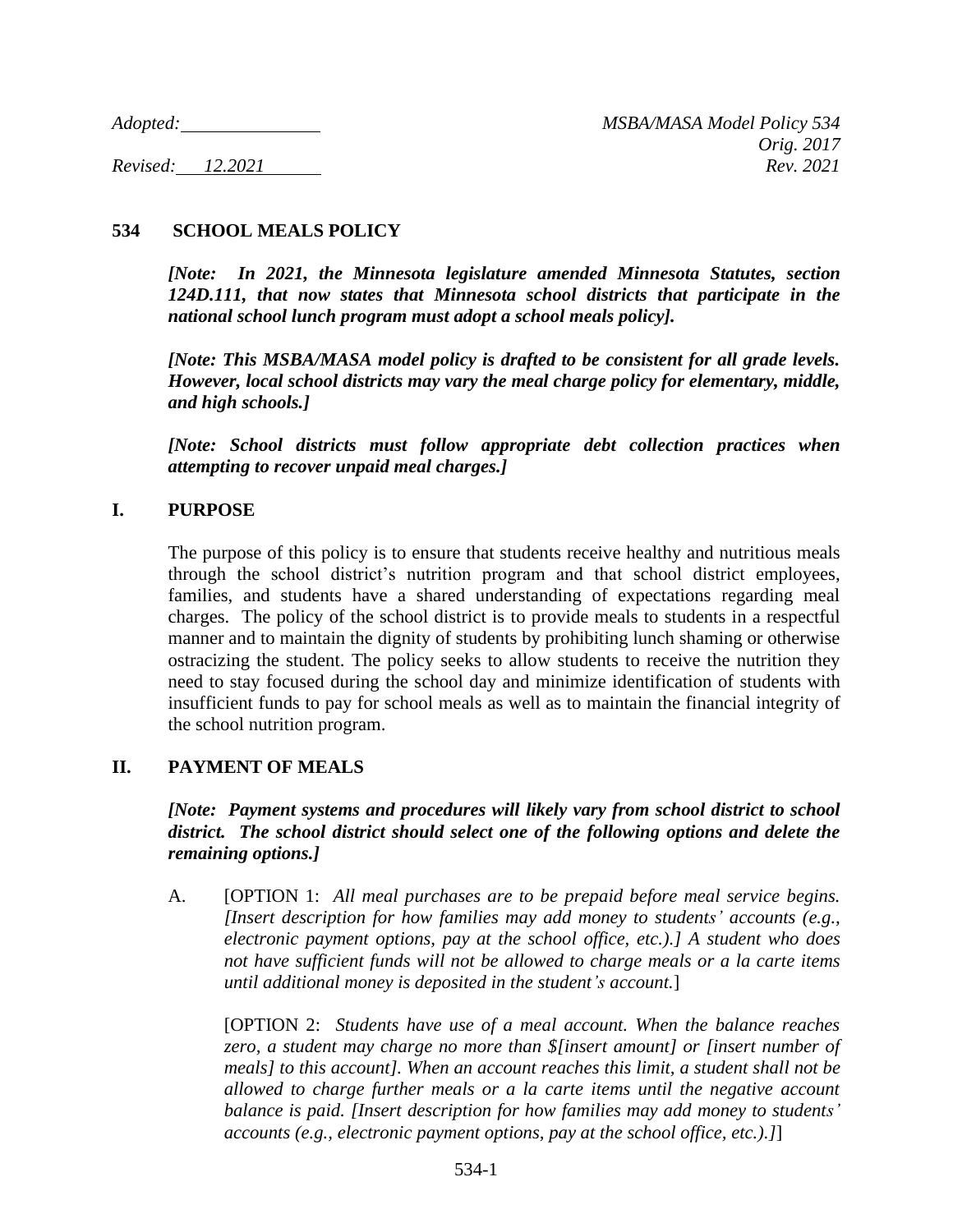### [OPTION 3: *Insert a school district-specific process for payment of meals.*]

- B. If the school district receives school lunch aid under Minnesota Statutes section 124D.111, it must make lunch available without charge to all participating students who qualify for free or reduced-price meals regardless of account balance.
- C. A student with an outstanding meal charge debt will be allowed to purchase a meal if the student pays for the meal when it is received.
- D. A student who has been determined to be eligible for free and reduced-price lunch always must be served a reimbursable meal even if the student has an outstanding debt.
- E. Once a meal has been placed on a student's tray or otherwise served to a student, the meal may not be subsequently withdrawn from the student by the cashier or other school official, whether or not the student has an outstanding meals balance.
- F. The school district may provide an alternate meal that meets federal and state requirements to a student who does not have sufficient funds in the student's account or cannot pay cash for a meal. The school district will accommodate special dietary needs with respect to alternate meals. The cost of the alternative meal (\$*[insert amount]*) will be charged to the student's account or otherwise charged to the student.
- G. When a student has a negative account balance, the student will not be allowed to charge a snack item.
- H. If a parent or guardian chooses to send in one payment that is to be divided between sibling accounts, the parent or guardian must specify how the funds are to be distributed to the students' accounts. Funds may not be transferred between sibling accounts unless written permission is received from the parent or guardian.

## **III. LOW OR NEGATIVE ACCOUNT BALANCES – NOTIFICATION**

- A. The school district will make reasonable efforts to notify families when meal account balances are low or fall below zero.
- B. Families will be notified of an outstanding negative balance once the negative balance reaches \$*[insert amount]* or *[insert number of meals].* Families will be notified by *[insert the method used to notify families (e.g., automated calling system, email, letters sent home)]*.
- C. Reminders for payment of outstanding student meal balances will not demean or stigmatize any student participating in the school lunch program, including, but not limited to, dumping meals, withdrawing a meal that has been served,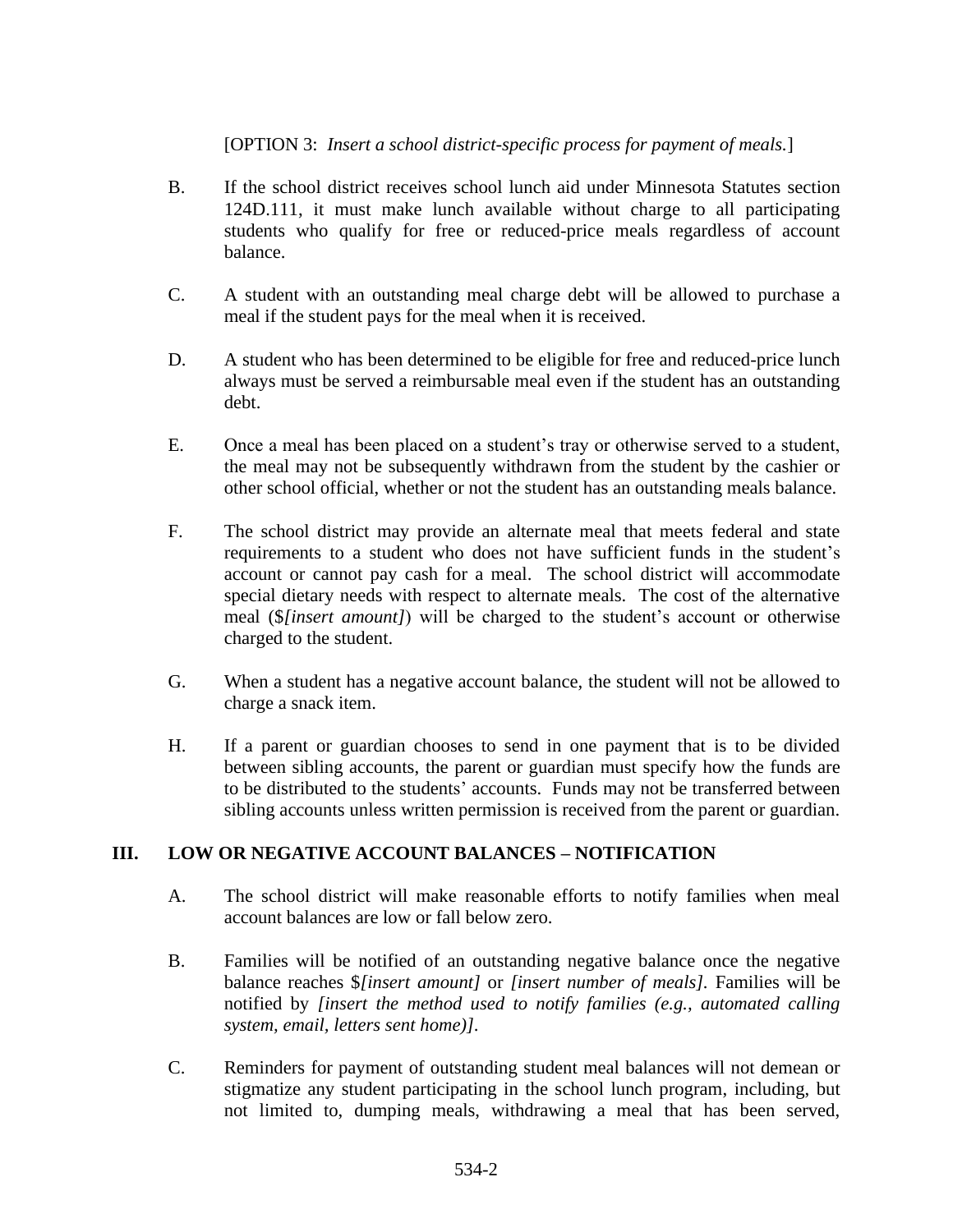announcing or listing students' names publicly, or affixing stickers, stamps, or pins.

# **IV. UNPAID MEAL CHARGES**

- A. The school district will make reasonable efforts to communicate with families to resolve the matter of unpaid charges. Where appropriate, families may be encouraged to apply for free and reduced-price meals for their children.
- B. The school district will make reasonable efforts to collect unpaid meal charges classified as delinquent debt. Unpaid meal charges are designated as delinquent debt when payment is overdue, the debt is considered collectable, and efforts are being made to collect it.
- C. Negative balances of more than \$*[insert amount]*, not paid prior to *[enter time period (e.g., end of the month, end of the semester, end of the school year)]*, will be turned over to the superintendent or superintendent's designee for collection. In some instances, the school district does use a collection agency to collect unpaid school meal debts after reasonable efforts first have been made by the school district to collect the debt. Collection optionsmay include, but are not limited to, use of collection agencies, claims in the conciliation court, or any other legal method permitted by law.
- D. The school district may not enlist the assistance of non-school district employees, such as volunteers, to engage in debt collection efforts.
- E. The school district will not impose any other restriction prohibited under Minnesota Statutes section 123B.37 due to unpaid student meal balances. The school district will not limit a student's participation in any school activities, graduation ceremonies, field trips, athletics, activity clubs, or other extracurricular activities or access to materials, technology, or other items provided to students due to an unpaid student meal balance.

## **V. COMMUNICATION OF POLICY**

- A. This policy and any pertinent supporting information shall be provided in writing (i.e., mail, email, back-to-school packet, student handbook, etc.) to:
	- 1. all households at or before the start of each school year;
	- 2. students and families who transfer into the school district, at the time of enrollment; and
	- 3. all school district personnel who are responsible for enforcing this policy.
- B. The school district will post this policy on the school district's website, or the website of the organization where the meal is served, in addition to providing the required written notification described above.